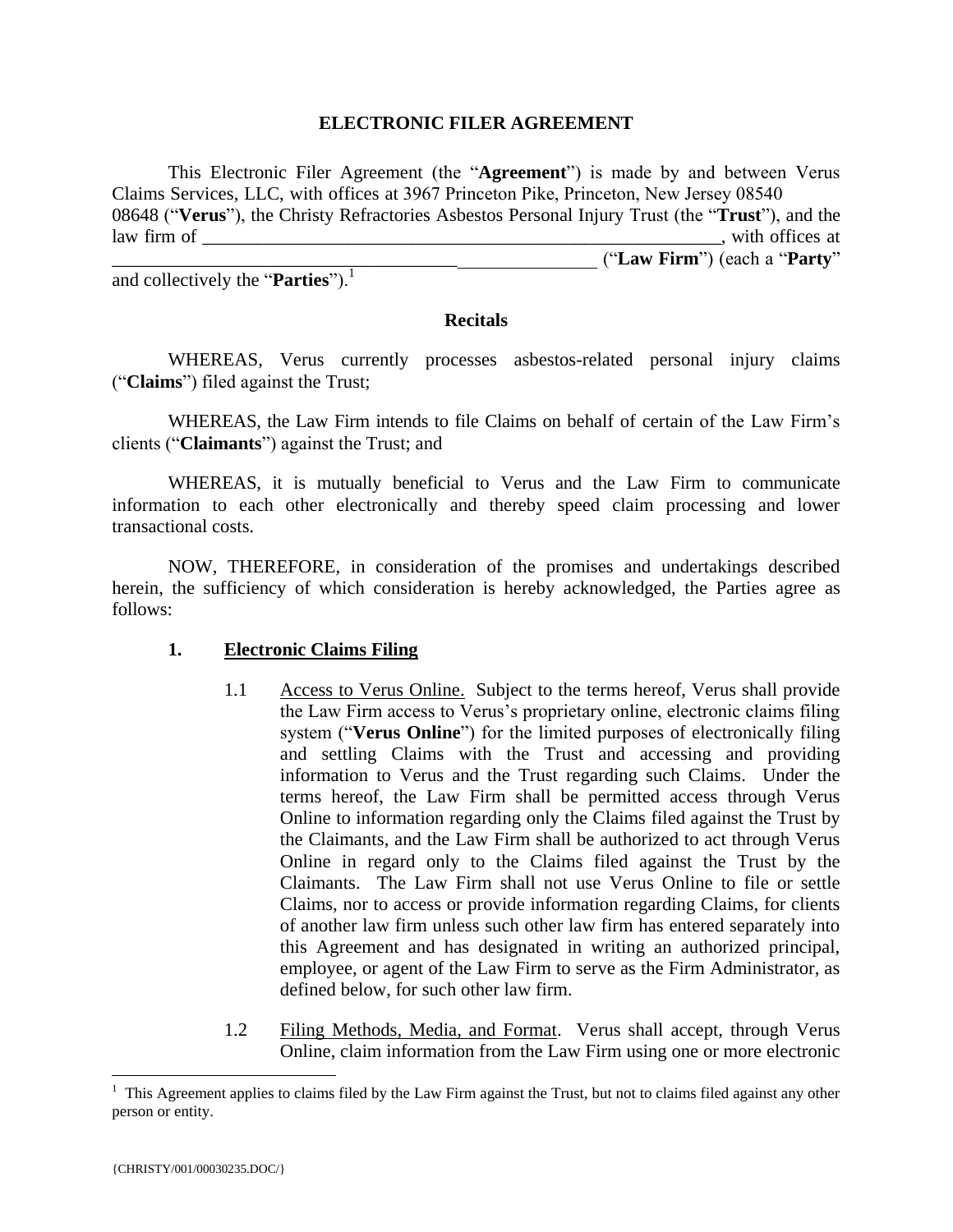methods, media and formats that Verus will from time to time specify. The methods, media and formats that Verus shall specify will be among those then in general use among businesses transferring information electronically.

1.3 Proprietary System. The Law Firm acknowledges that Verus Online, including all enhancements thereto and all screens and formats used in connection therewith, are the exclusive proprietary property of Verus. The Law Firm agrees that it shall not publish, disclose, display, provide access to, or otherwise make available any software or any other products associated with Verus Online, or any screens, formats, reports or printouts used, provided, or produced in connection therewith, to any person or entity other than an employee or principal of the Law Firm; provided, however, that the Law Firm may publish, disclose, display, provide access to, or otherwise make available to a Claimant represented by the Law Firm any screens, formats, reports or printouts that contain information relating solely to that Claimant's Claim.

### **2. User Identification**

- 2.1 Firm Administrator. The Law Firm's access to Verus Online shall be managed by an authorized principal, employee, or agent of the Law Firm whom the Law Firm designates in writing to serve as the "**Firm Administrator**." The Firm Administrator need not be an attorney. The Firm Administrator shall be permitted to identify additional persons under the Law Firm's employ, management, or control who, along with the Firm Administrator, shall be authorized to access Verus Online on the Law Firm's behalf (together with the Firm Administrator, the "**Law Firm Users**"). Some Law Firm Users may be limited in the functions they can perform on Verus Online, and the Firm Administrator will have the power to designate the level of authority that each of the Law Firm Users will have for Verus Online. The Law Firm will remain responsible for oversight and supervision of the persons authorized to access Verus Online, and the Law Firm will at all times remain responsible for the accuracy of the information submitted and for the violation of any provision of this Agreement by any of the Law Firm Users.
- 2.2 Limited Access. Verus will assign a unique Verus Online password to each Law Firm User. Verus will provide access to Verus Online only upon entry of the Law Firm User name and password. Verus recommends that passwords be changed frequently. Law Firm Users may not share their passwords with others, and the Law Firm shall keep all user names and passwords confidential and shall not permit any person to use a Verus Online password that is not assigned to that person. Verus will limit each Law Firm User's access to Verus Online based upon the level of authority specified by the Firm Administrator. Verus may deny any Law Firm User access to Verus Online following a designated number of failed log-ins.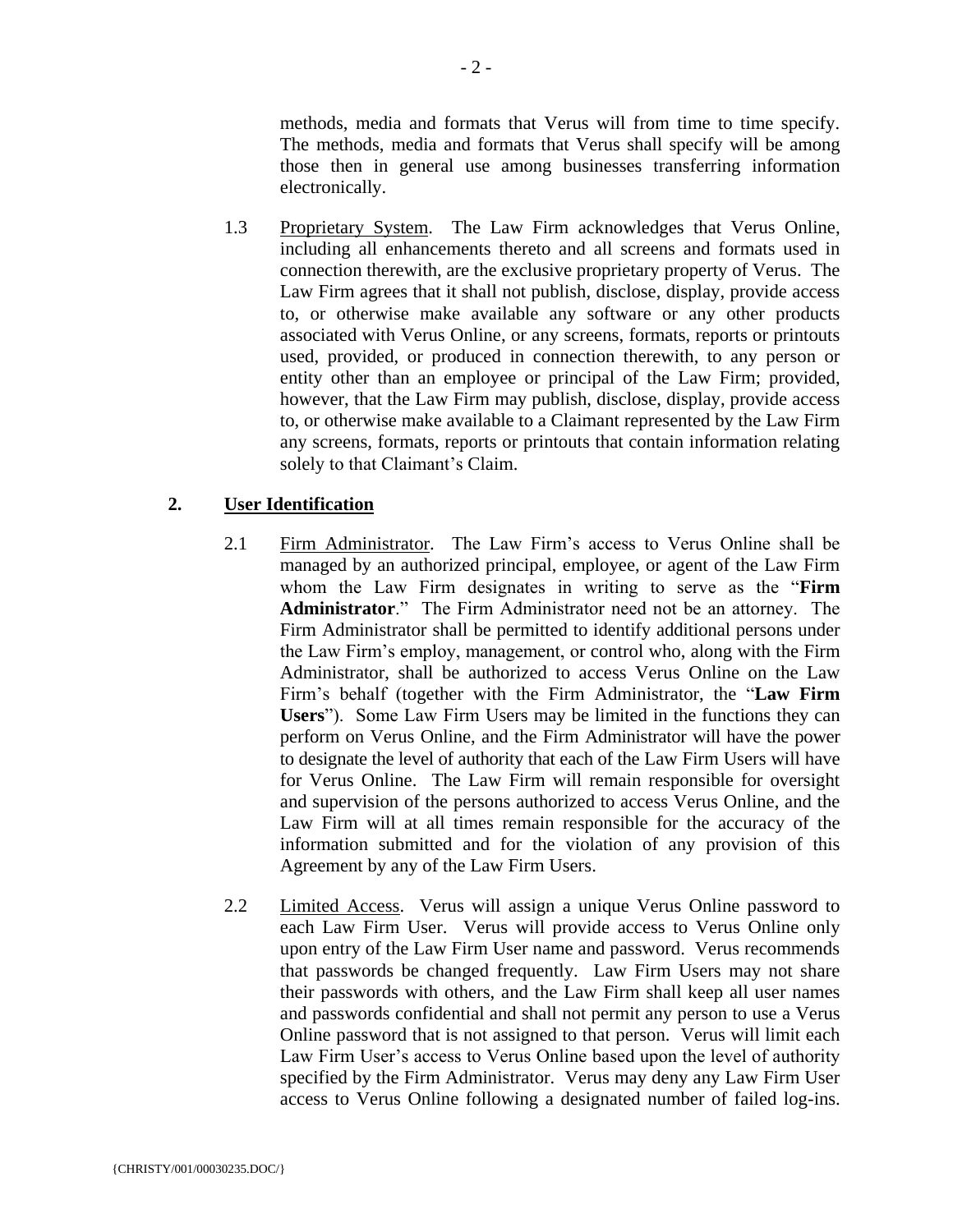Verus also retains the right to temporarily deny Law Firm Users access to Verus Online for any reason, including, but not limited to, system resources, bandwidth constraints, fraud, or security concerns; but Verus shall not be responsible for any failure on its part to grant access to Verus Online to any user.

- 2.3 Reliance on Law Firm Communications. Verus and the Trust are entitled to rely on communications and instructions they receive from persons using Verus Online user accounts and passwords assigned by Verus and purporting to act on behalf of the Law Firm. Unless Verus or the Trust act with gross negligence, they shall not be held liable for such reliance.
- 2.4 Reaffirmation of Terms and Conditions. Each time a Law Firm User accesses Verus Online, such person will be required to review a logon screen in the form set forth on Attachment 1 hereto that will request reaffirmation that all information submitted to Verus will conform to the terms of this Agreement and will be submitted pursuant to and subject to the provisions of Rule 11 of the Federal Rules of Civil Procedure as if the submissions were a paper presented to a court of the United States, as required by Section 5.1. The logon screen will have a hyperlink to an electronic copy of this Agreement. The logon screen will require the Law Firm User to evidence such reaffirmation by clicking "I AGREE" or other similar language. The requirement of reaffirming the terms and conditions before accessing Verus Online shall not in any way affect the validity or binding effect of this Agreement once the Parties have entered into it.

### **3. Technical Capabilities**

- 3.1 Compatible Equipment. In order to file Claims through Verus Online, the Law Firm must provide its own compatible computer equipment that meets technical standards that Verus will from time to time announce. The standards that Verus will set for this purpose will be among those then in general use among businesses transferring information electronically.
- 3.2 Reports. Verus will make available to the Law Firm, through Verus Online, the ability to download specified data and to generate reports summarizing information regarding the Law Firm's Claimants' Claims.
- 3.3 Continuous Access. The Verus Online system will be available to the Law Firm seven days per week, with the exception that availability will be interrupted: (a) nightly for approximately one hour to synchronize data with the Verus processing systems, and (b) at any time as a result of system failure or when necessary for system upgrades, maintenance, or other operational considerations. When reasonably possible, Verus will notify the Law Firm in advance of any foreseen interruption of availability, but shall be under no obligation to do so. At all times, Verus shall use its best efforts to minimize the length and frequency of such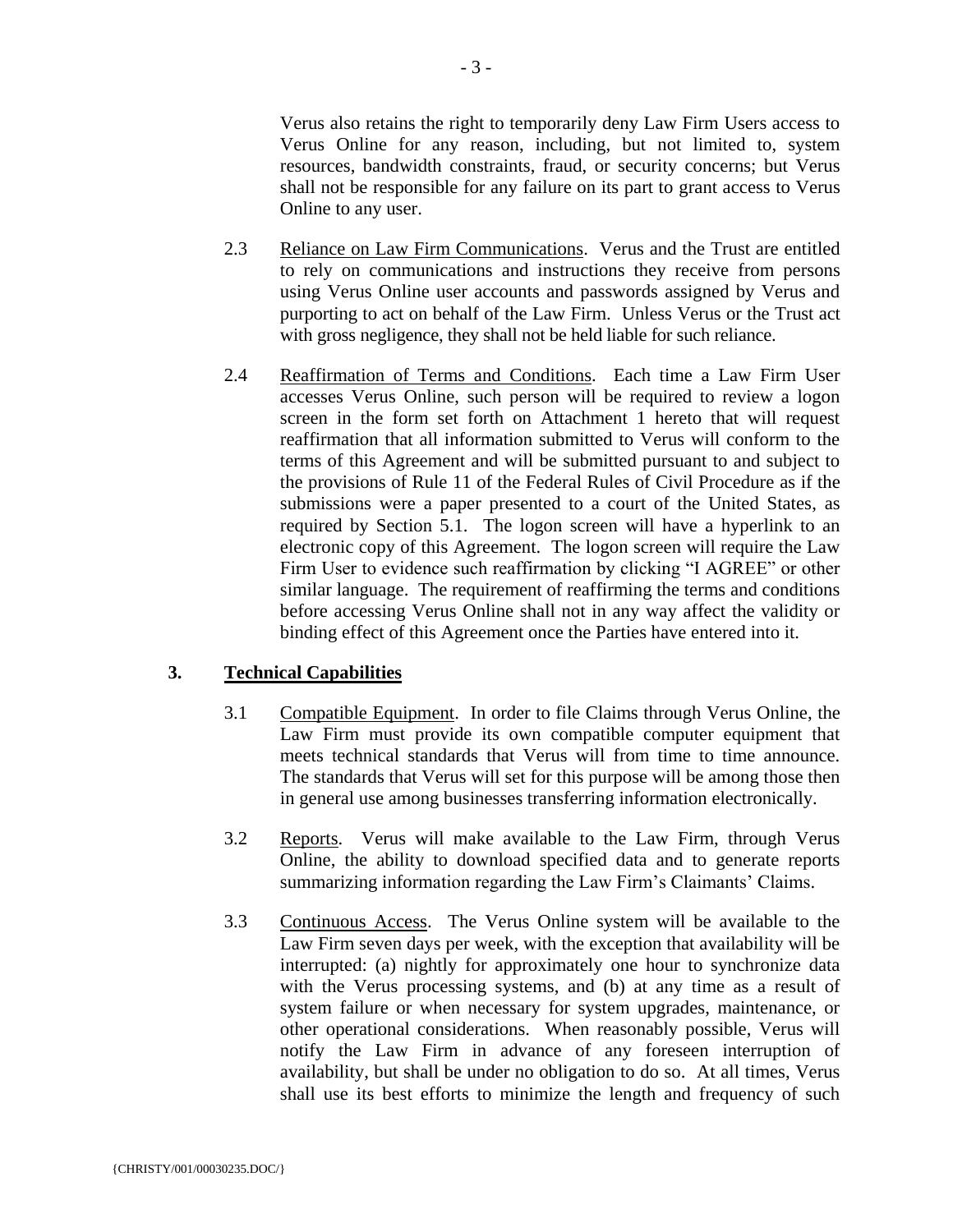interruptions. Notwithstanding any other provision of this Agreement, Verus shall not be liable for any damages resulting directly or indirectly from system unavailability.

3.4 Security. Verus will maintain physical, electronic, and procedural safeguards that will protect the information the Law Firm transmits through Verus Online.

# **4. Rules and Procedures**

- 4.1 Adherence to TDP. Electronic filing through Verus Online shall not affect the requirements of the Christy Refractories Asbestos Personal Injury Trust Distribution Procedures ("**TDP**"), as it may be in effect from time to time.
- 4.2 Payment Criteria Unchanged. This Agreement is not intended to alter and does not supersede the Claim payment criteria contained in the TDP. This Agreement does not create any rights to Claim payment beyond those set forth in the TDP.

# **5. Claim Information**

- 5.1 Law Firm Certification. The Law Firm hereby represents, and in connection with the submission of any Claim shall certify, that it is authorized by the Claimant to submit a Claim and that the information and materials submitted hereunder shall be submitted pursuant to and subject to the provisions of Rule 11 of the Federal Rules of Civil Procedure as if the submissions were a paper presented to a court of the United States.
- 5.2 Filing Fee. The Law Firm hereby acknowledges that the Trust requires payment of a filing fee, currently in the amount of  $$20.00^2$  (the "Filing Fee") upon submission of each Claim, with such Filing Fee to be refunded in the event of an initial distribution on account of such Claim. By filing a Claim, the Law Firm agrees to submit payment of the Filing Fee on account of such Claim in a timely fashion.
- 5.3 Complete Information Required. Neither Verus nor the Trust is obligated to take any action on an electronically filed Claim until it has received the complete information required by the TDP and the Filing Fee described in section 5.2 herein has been paid.
- 5.4 Filing. Assignment of a claim number by Verus Online shall constitute filing of a Claim for purposes of any applicable statute of limitations or repose provisions in the TDP. The Law Firm acknowledges and agrees that, although the Verus Online system permits an electronic Claim filing

 $\overline{a}$ 

 $2$  Pursuant to section 6.4 of the TDP, under certain circumstances, the Trust may elect to increase, decrease or eliminate the Filing Fee.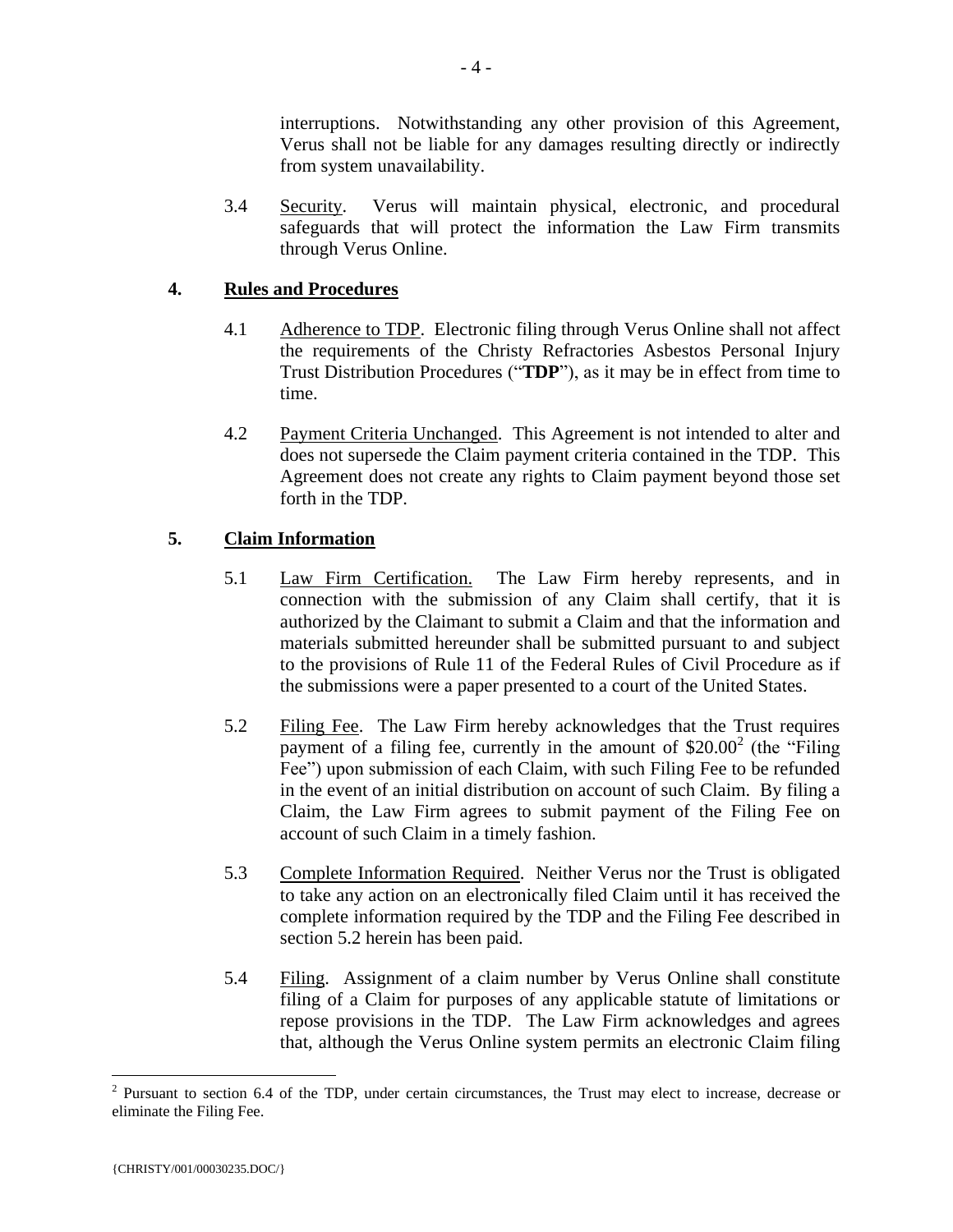to be saved prior to its electronic submission, saving a Claim filing does not constitute a valid filing of a Claim for any purposes, including tolling of statutes of limitation or repose, and Verus will not have, and in any case will not be deemed to have, any record of such saved information. If the Verus Online system refuses, or otherwise does not accept, the submission of an electronic filing for any reason, including a Verus Online system failure, this refusal or unaccepted filing too shall not toll any applicable statute of limitations or repose.

- 5.5 Maintenance of Supporting Documents. The Law Firm shall maintain a copy of each document relied upon in connection with any Claim electronically filed through Verus Online. Copies may be retained in either paper or electronic format. The Law Firm will timely provide copies of such documents to Verus upon request.
- 5.6 Use of Claimants' Confidential Information. Any Claim information the Law Firm submits through Verus Online pursuant to this Agreement shall remain confidential information submitted for settlement purposes only and shall be subject to the provisions of Section 6.5 of the TDP.

#### **6. Settlement Offer, Acceptance, and Payment**

- 6.1 Settlement Offers. Verus, acting on behalf of the Trust, shall communicate completion of review of a Claim and any settlement offer to the Law Firm. Upon electronic communication of any settlement offer by Verus, the Law Firm will be able to electronically view and print, in a portable document file (.pdf) format, a customized release for use in documenting acceptance of the settlement offer (the "**Release**"). The Release shall not be modified in any manner from the customized format provided. Upon the Law Firm's request, Verus will mail a hard copy of the Release to the Law Firm.
- 6.2 Law Firm Required to Obtain And Deliver Signed Release. In the event a Claimant intends to accept a settlement offer communicated through Verus Online, the Law Firm will be responsible for obtaining the signature of the Claimant on the Release and delivering the Release to Verus. Delivery of the Release may be made in one of two ways: (a) the original, signed Release may be mailed to Verus, or (b) an image of the original, signed Release may be uploaded to Verus through Verus Online, separately emailed, or faxed to Verus. A hard copy of the original, signed Release shall not be required to be returned to Verus as a precondition to payment. However, in the event the Law Firm submits an image of the original, signed Release to Verus, the Law Firm shall maintain the original, signed Release for no less than five (5) years from the date of submission. Verus and the Trust shall have the right to audit the Law Firm's compliance with this procedure and, upon ten (10) days' notice to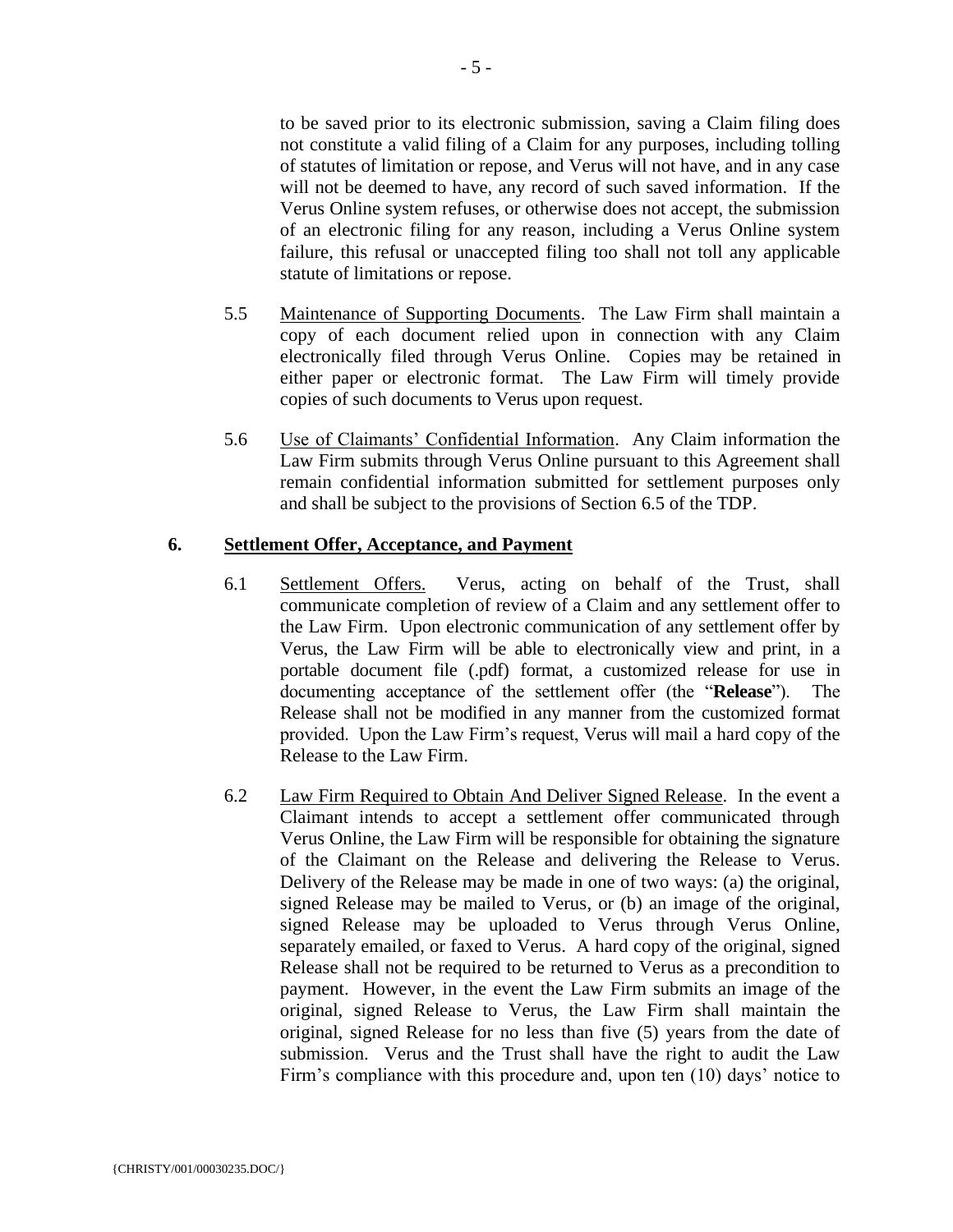the Law Firm, the Law Firm shall produce the image or hard copy of the properly executed Release for review by Verus and the Trust.

6.3 Payment Method Options. Verus will make payment of Claims pursuant to the instructions on file with Verus at the time of payment.

# **7. Limitation of Liability**

- 7.1 Limited Damages. Except as specifically provided in this Agreement, or as otherwise required by law, neither Verus, the Trust, nor any officer, director, trustee, employee, contractor, or agent of any of them will be held liable for any indirect, incidental, special, or consequential damages by reason of the Law Firm's use of Verus Online.
- 7.2 DISCLAIMER. VERUS AND THE TRUST MAKE NO REPRESENTATIONS OR WARRANTIES OF ANY KIND TO THE LAW FIRM OR TO CLAIMANT'S COUNSEL OF RECORD, ANY CLAIMANT OR ANY THIRD PARTY, AND EXPRESSLY DISCLAIM ALL WARRANTIES, WHETHER IMPLIED OR STATUTORY OR ARISING OUT OF CUSTOM OR COURSE OF DEALING OR USAGE OF OR IN THE TRADE, INCLUDING, WITHOUT LIMITATION, WARRANTIES OF MERCHANTABILITY OR FITNESS FOR A PARTICULAR PURPOSE.

### **8. Miscellaneous**

- 8.1 No Assignment. No Party may assign or otherwise transfer in any way any of its rights and obligations arising out of this Agreement without the prior written consent of the other Parties, except Verus may assign or otherwise transfer this Agreement to another entity that processes asbestos personal injury claims for the Trust, provided such entity agrees to be bound by the terms of this Agreement.
- 8.2 Termination. Any Party may terminate this Agreement in its entirety upon written notice to the other Parties. On the effective date of termination of this Agreement, Verus will cease providing the Law Firm with access to Verus Online, and the Law Firm will cease making online Claim submissions and accessing Verus Online.
- 8.3 Disputes. Any dispute among the Parties relating to Claim allowance or disallowance, or the appropriate categorization or settlement value of a Claim submitted by the Law Firm to Verus, will be resolved as provided in the TDP.
- 8.4 Force Majeure. No Party will be liable for any failure or delay in its performance under this Agreement due to any cause beyond its reasonable control, including acts of God, embargo, riot, sabotage, labor shortage or dispute, governmental act, or failure of Internet service, provided that the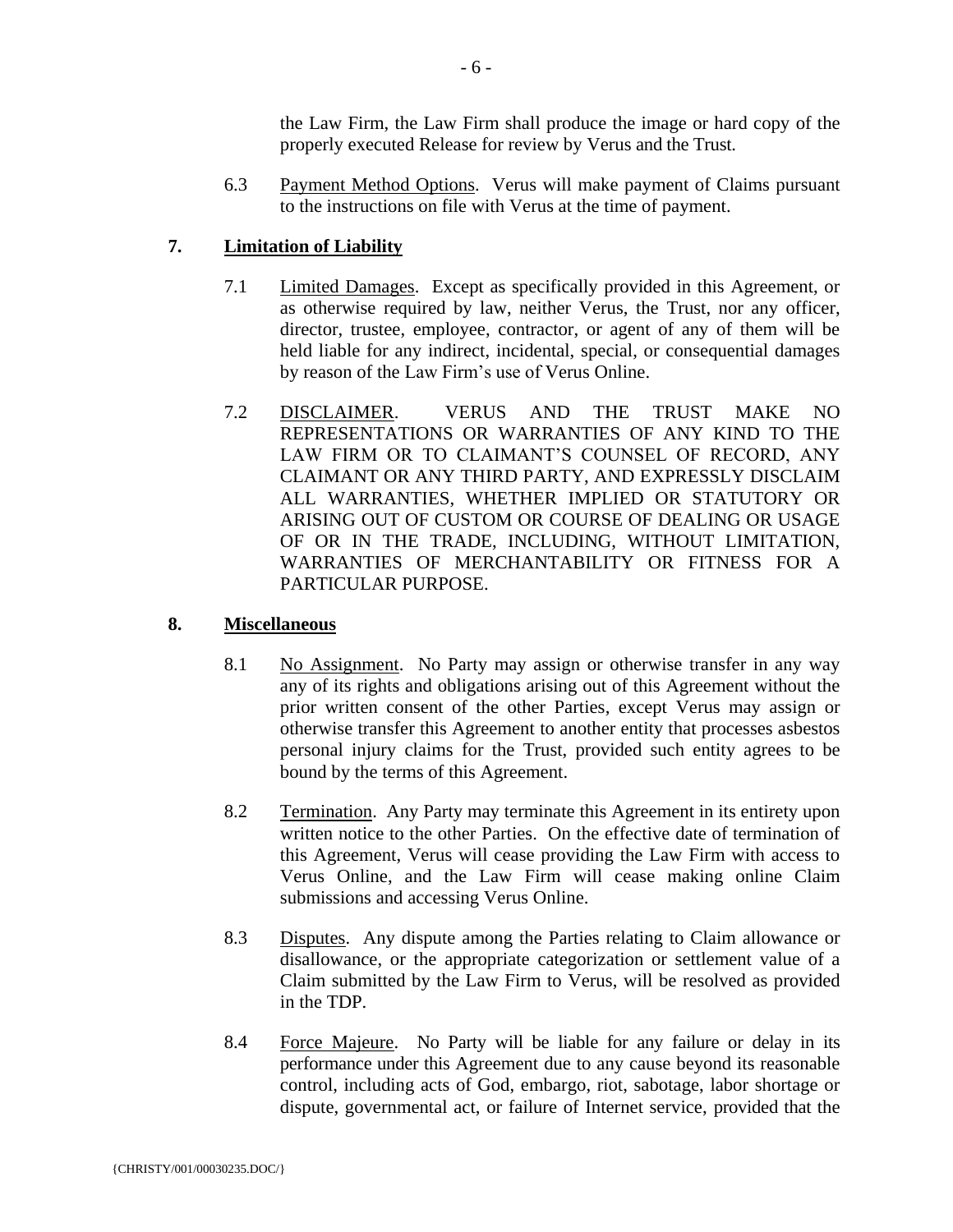delaying Party: (a) gives the other Parties prompt notice of such cause, and (b) uses reasonable efforts to promptly correct such failure or delay in performance.

- 8.5 Applicable Law. This Agreement shall be interpreted, construed and enforced according to the laws of the State of Delaware.
- 8.6 Binding Effect. Each of the undersigned persons represents and warrants that they are authorized to sign this Agreement on behalf of the Party they represent, and that they have the full power and authority to bind such Party to each and every provision of this Agreement. The person executing this Agreement on behalf of the Law Firm is a licensed, practicing attorney who is a partner or other principal in the Law Firm. A signature on a copy of this Agreement transmitted electronically, including, without limitation, by facsimile machine or email, will have the force of an original signature.
- 8.7 Claim Deferral. Nothing contained in this Agreement shall be construed to provide a substantive right of Claim filing deferral contrary to the TDP.
- 8.8 Severability. If any term or provision of this Agreement shall be declared invalid or unenforceable by a court of competent jurisdiction or by operation of law, the remaining terms and provisions of this Agreement shall remain in full force and effect.
- 8.9 Entire Agreement and Waiver. This Agreement constitutes the entire agreement and understanding between and among the Parties concerning the matters set forth herein. This Agreement may not be amended or modified except by another writing signed by the Parties. Any failure of a Party to exercise or enforce its rights under this Agreement shall not act as a waiver of subsequent breaches.

# **[LAW FIRM]**

| Name:                             |                       |
|-----------------------------------|-----------------------|
| Its: $\qquad \qquad$              |                       |
| <b>VERUS CLAIMS SERVICES, LLC</b> |                       |
| $\mathbf{By:}$                    | Date: $\qquad \qquad$ |
| Name:                             |                       |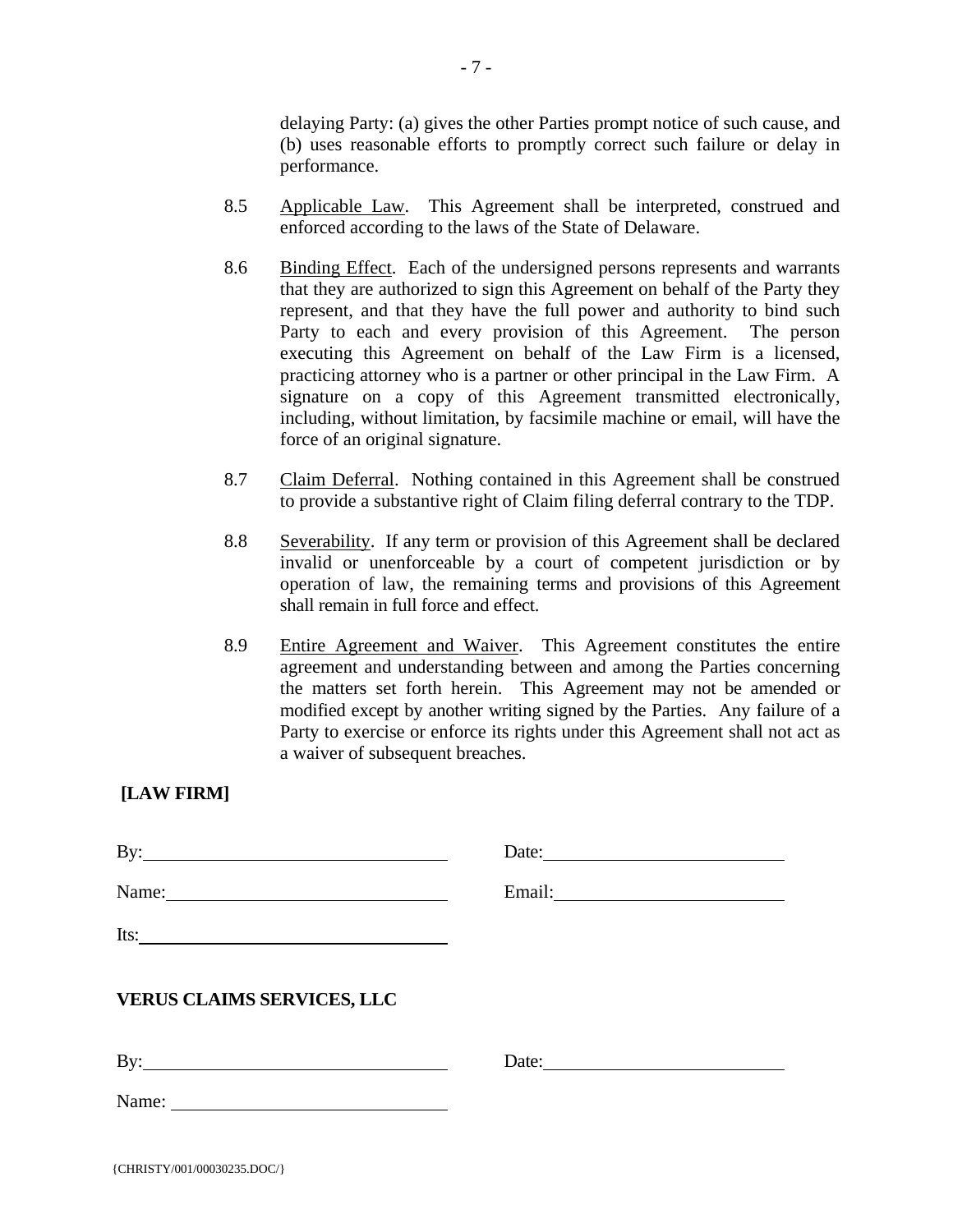Its: <u>and the set of the set of the set of the set of the set of the set of the set of the set of the set of the set of the set of the set of the set of the set of the set of the set of the set of the set of the set of the</u>

# **CHRISTY REFRACTORIES ASBESTOS PERSONAL INJURY TRUST**

By: Date: Date:

Name:

Its: <u>and the set of the set of the set of the set of the set of the set of the set of the set of the set of the set of the set of the set of the set of the set of the set of the set of the set of the set of the set of the</u>